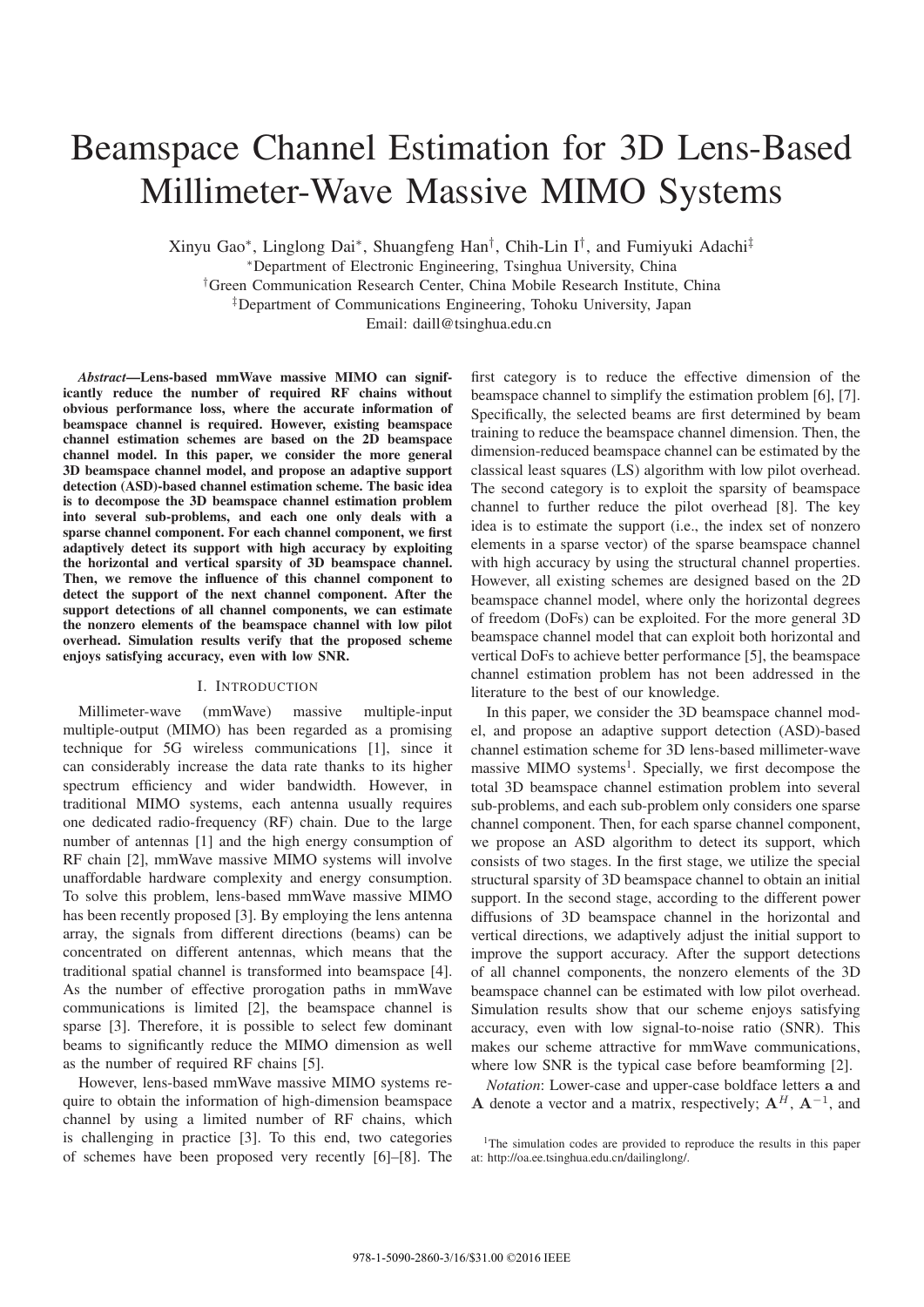

Fig. 1. Comparison of system architectures: (a) traditional 3D spatial MIMO; (b) 3D lens-based MIMO.

 $tr(A)$  denote the conjugate transpose, inversion, and trace of **A**, respectively;  $||A||_F$  denotes the Frobenius norm of **A**; |a| denotes the amplitude of scalar a; Card  $(A)$  denotes the cardinality of set  $\mathcal{A}$ ;  $\otimes$  denotes the kronecker product;  $\lceil \cdot \rceil$  is the ceil operator; Finally,  $\mathbf{I}_K$  is the  $K \times K$  identity matrix.

## II. SYSTEM MODEL

We consider a typical time division duplexing (TDD) mmWave massive MIMO system, where the base station (BS) employs N antennas and  $N_{\text{RF}}$  RF chains to simultaneously serve  $K$  single-antenna users [3]–[5].

# *A. Traditional 3D spatial MIMO*

As shown in Fig. 1 (a), for the traditional 3D spatial MIMO, the  $K \times 1$  received signal vector  $y^{DL}$  for all K users in the downlink can be presented by

$$
\mathbf{y}^{\mathrm{DL}} = \mathbf{H}^T \mathbf{P} \mathbf{s} + \mathbf{n},\tag{1}
$$

where  $\mathbf{H}^T \in \mathbb{C}^{K \times N}$  is the downlink channel matrix,  $\mathbf{H} = [\mathbf{h}_1, \mathbf{h}_2, \cdots, \mathbf{h}_K]$  is the uplink channel matrix according to the channel reciprocity [9],  $\mathbf{h}_k$  of size  $N \times 1$  is the channel vector between the BS and the kth user as will be discussed later, **s** of size  $K \times 1$  is the signal vector for all K users satisfying  $\mathbb{E}(\mathbf{s}\mathbf{s}^H) = \mathbf{I}_K$ , **P** of size  $N \times K$  is the precoding matrix satisfying the total transmit power constraint  $\rho$  as  $\text{tr}(\mathbf{P}\mathbf{P}^H) \leq \rho, \ \mathbf{n} \sim \mathcal{CN}\left(0, \sigma_{\text{DL}}^2 \mathbf{I}_K\right)$  is the  $K \times 1$  additive white Gaussian noise vector, where  $\sigma_{\rm DL}^2$  is the downlink noise power. Obviously, from Fig. 1 (a) we have  $N_{\text{RF}} = N$ , which is usually large for mmWave massive MIMO systems.

Next, we will introduce the channel vector  $\mathbf{h}_k$  of the kth user. Unlike the traditional 2D channel model [6]–[8], in this paper we adopt the widely used 3D Saleh-Valenzuela channel model for mmWave communications as [3]–[5]

$$
\mathbf{h}_{k} = \sqrt{\frac{N}{L+1}} \sum_{l=0}^{L} \beta_{k}^{(l)} \mathbf{a}\left(\varphi_{k}^{(l)}, \theta_{k}^{(l)}\right) = \sqrt{\frac{N}{L+1}} \sum_{l=0}^{L} \mathbf{c}_{l}, \tag{2}
$$

where  $\mathbf{c}_0 = \beta_k^{(0)} \mathbf{a} \left( \varphi_k^{(0)}, \theta_k^{(0)} \right)$  is the line-of-sight (LoS) component of  $h_k$  with  $\beta_k^{(0)}$  presenting the complex gain and  $\varphi_k^{(0)}$  ( $\theta_k^{(0)}$ ) denoting the spatial azimuth (elevation),  $\mathbf{c}_l = \beta_k^{(l)} \mathbf{a}\left(\gamma_k^{(l)}, \theta_k^{(l)}\right)$  for  $1 \leq l \leq L$  is the *l*th non-line-ofsight (NLoS) component of  $h_k$ , and L is the total number of NLoS components which can be usually obtained by channel measurement [10],  $\mathbf{a}(\varphi, \theta)$  is the 2D array steering vector. For the typical uniform planar array (UPA) with  $N_1$  elements in horizon and  $N_2$  elements in vertical  $(N = N_1 N_2)$ , we have

$$
\mathbf{a}(\varphi,\theta) = \mathbf{a}_{\text{az}}(\varphi) \otimes \mathbf{a}_{\text{el}}(\theta), \qquad (3)
$$

where  $\mathbf{a}_{\text{az}}(\varphi) = \frac{1}{\sqrt{N_1}} \left[ e^{-j2\pi\varphi i} \right]$  for  $i \in \mathcal{I}(N_1)$ ,  $\mathbf{a}_{el}(\theta) = \frac{1}{\sqrt{N_2}} \left[ e^{-j2\pi\theta j} \right]$  for  $j \in \mathcal{I}(N_2)$ , and we define  $\mathcal{I}(n) = \{p-(n-1)/2, p=0, 1, \cdots, n-1\}$ . The spatial azimuth (elevation) is defined as  $\varphi \stackrel{\Delta}{=} \frac{d_1}{\lambda} \sin \tilde{\varphi}$  $(\theta \triangleq \frac{d_2}{\lambda} \sin \tilde{\theta})$  [5], where  $\tilde{\varphi}$  ( $\tilde{\theta}$ ) is the physical azimuth (elevation),  $\lambda$  is the wavelength of carrier, and  $d_1$  ( $d_2$ ) is the horizontal (vertical) antenna spacing. At mmWave frequencies, we usually have  $d_1 = d_2 = \lambda/2$  [1].

## *B. 3D lens-based MIMO*

The 3D spatial channel (2) can be transformed into the beamspace by employing a lens antenna array [3] as shown in Fig. 1 (b). Mathematically, this lens antenna array plays the role of an  $N \times N$  spatial discrete fourier transform matrix U, which contains the array steering vectors of  $N$  orthogonal directions (beams) covering the entire 3D angular space as [3]

$$
\mathbf{U} = \left[\mathbf{a}\left(i/N_1, j/N_2\right)\right]_{i \in \mathcal{I}(N_1), j \in \mathcal{I}(N_2)}^H, \tag{4}
$$

where  $i/N_1$  for  $i \in \mathcal{I}(N_1)$  and  $j/N_2$  for  $j \in \mathcal{I}(N_2)$  are the spatial azimuths and elevations predefined by lens antenna array, respectively. Then, the system model of 3D lens-based MIMO can be represented by

$$
\tilde{\mathbf{y}}^{\mathrm{DL}} = \mathbf{H}^T \mathbf{U}^T \mathbf{P} \mathbf{s} + \mathbf{n} = \tilde{\mathbf{H}}^T \mathbf{P} \mathbf{s} + \mathbf{n},\tag{5}
$$

where  $\tilde{y}^{DL}$  is the received downlink signal vector in the beamspace,  $\tilde{\mathbf{H}}^T = (\mathbf{U}\mathbf{H})^T$  is the downlink beamspace channel matrix whose  $N$  columns correspond to  $N$  orthogonal beams predefined by lens antenna array. Note that  $\tilde{H}^T$  has a sparse structure [3]–[5] due to the limited number of effective prorogation paths in mmWave communications. Therefore, it is possible to select few dominant beams by using the adaptive selecting network<sup>2</sup> as shown in Fig. 1 (b). Then, the dimension of lens-based MIMO system can be reduced as  $\tilde{\mathbf{y}}^{\text{DL}} \approx \tilde{\mathbf{H}}_{\text{r}}^T \mathbf{P}_{\text{r}} \mathbf{s} + \mathbf{n}$ , where  $\tilde{\mathbf{H}}_{\text{r}} = \tilde{\mathbf{H}}(b, :)_{b \in \mathcal{B}}$ ,  $\mathcal{B}$  denotes the index set of selected beams, and **P**<sup>r</sup> is the dimension-reduced digital precoding matrix. As the dimension of  $P_r$  is much smaller than that of **P** in (1), the number of required RF

<sup>&</sup>lt;sup>2</sup>The adaptive selecting network proposed in  $[8]$  is realized by the low-cost 1-bit phase shifter network. During the data transmission, it can realize beam selection by turning off some phase shifters. During the channel estimation, it can be adaptively used as a combiner to obtain the efficient measurements of the beamspace channel as will be discussed later.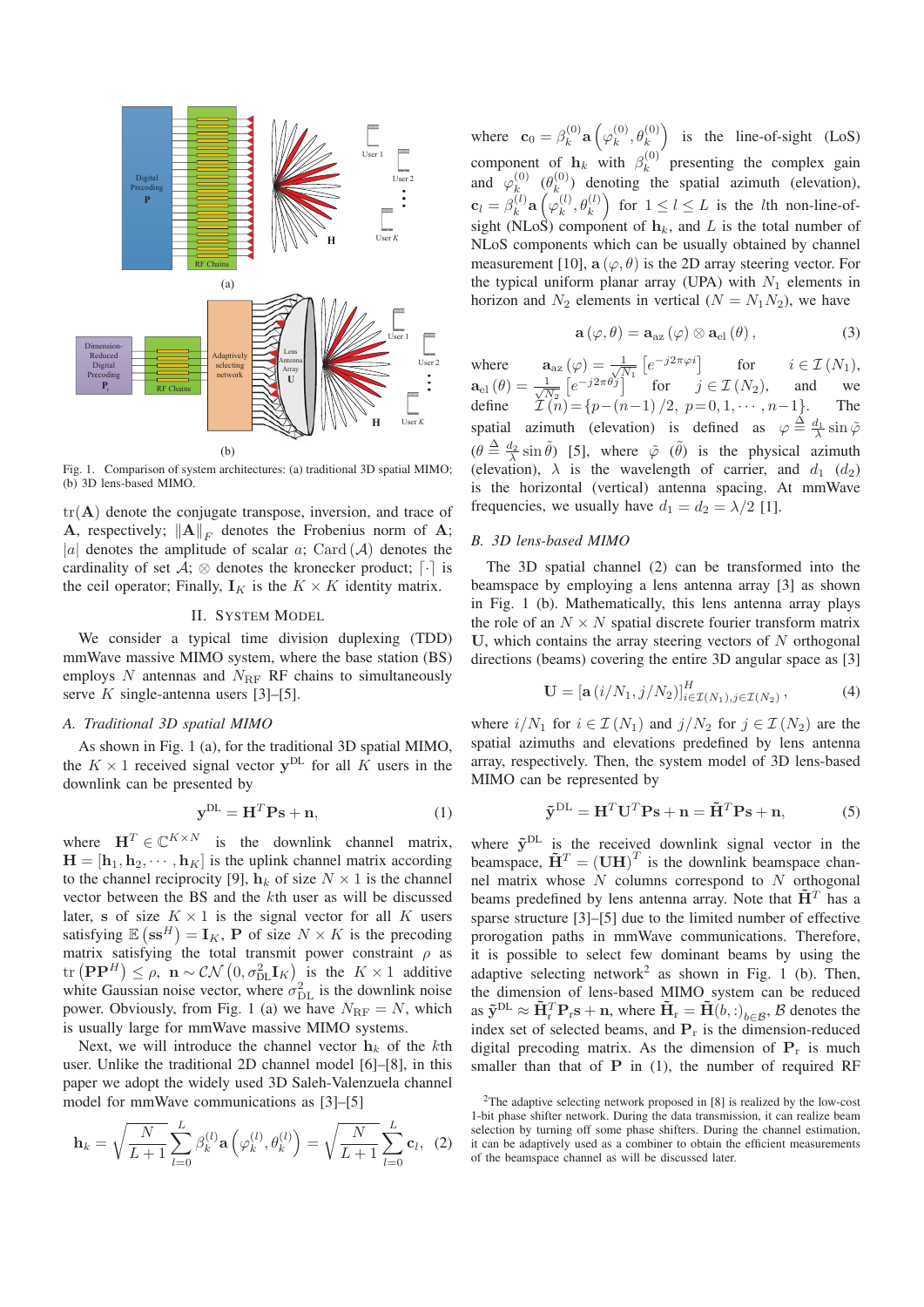chains can be significantly reduced as shown in Fig. 1  $(b)^3$ . However, to achieve the near-optimal performance, the BS needs to acquire the 3D high-dimension beamspace channel with limited number of RF chains, which is challenging.

#### III. 3D BEAMSPACE CHANNEL ESTIMATION

In this section, we first formulate the 3D beamspace channel estimation problem as a typical sparse recovery problem. After that, we prove the special structural sparsity of 3D beamspace channel. Finally, based on this property, an ASD-based channel estimation scheme is proposed.

#### *A. Problem formulation*

In TDD systems, the channel estimation is executed in the uplink, where each user needs to transmit the known pilot sequences to the BS over  $Q$  instants, during which the beamspace channel remains unchanged [9]. In this paper, we assume that the Q instants are divided into M blocks and each block consists of K instants  $(Q = MK)$ . We define  $\Psi_m$  of size  $K \times K$  as the pilot matrix for the *mth* block, which contains  $K$  mutually orthogonal pilot sequences transmitted by  $K$ users over K instants [9]. Obviously, we have  $\Psi_m \Psi_m^H = \mathbf{I}_K$ . Then, according to the channel reciprocity [9] in TDD systems, the received uplink signal matrix  $\widetilde{\mathbf{Y}}_m^{\text{UL}}$  of size  $N \times K$  at the BS in the mth block can be presented as

$$
\tilde{\mathbf{Y}}_m^{\text{UL}} = \mathbf{U} \mathbf{H} \boldsymbol{\Psi}_m + \mathbf{N}_m = \tilde{\mathbf{H}} \boldsymbol{\Psi}_m + \mathbf{N}_m, \quad m = 1, 2, \cdots, M, \tag{6}
$$

where  $N_m$  is the  $N \times K$  noise matrix in the mth block with the uplink noise power  $\sigma_{\text{UL}}^2$ . After that, by using the adaptive selecting network as shown in Fig. 1 (b), the BS can employ an analog combiner  $\mathbf{W}_m$  of size  $K \times N$  to combine  $\tilde{\mathbf{Y}}_m^{\text{UL}}(6)$ , and obtain  $\mathbf{R}_m$  of size  $K \times K$  in the baseband sampled by  $N_{\text{RF}} = K$  RF chains as

$$
\mathbf{R}_{m} = \mathbf{W}_{m} \tilde{\mathbf{Y}}_{m}^{\text{UL}} = \mathbf{W}_{m} \tilde{\mathbf{H}} \Psi_{m} + \mathbf{W}_{m} \mathbf{N}_{m}. \tag{7}
$$

Finally, by multiplying the known pilot matrix  $\Psi_m^H$  on the right side of (7), the  $K \times K$  measurement matrix  $\mathbf{Z}_m$  of the beamspace channel  $\tilde{H}$  can be obtained by

$$
\mathbf{Z}_m = \mathbf{R}_m \Psi_m^H = \mathbf{W}_m \tilde{\mathbf{H}} + \mathbf{N}_m^{\text{eff}},\tag{8}
$$

where  $N_m^{\text{eff}} = W_m N_m \Psi_m^H$  is the effective noise matrix.

We consider the beamspace channel estimation problem of the kth user without loss of generality. After the pilot transmission, an  $Q \times 1$  measurement vector  $\bar{z}_k$  is obtained as

$$
\bar{\mathbf{z}}_k = \begin{bmatrix} \mathbf{z}_{1,k} \\ \vdots \\ \mathbf{z}_{M,k} \end{bmatrix} = \begin{bmatrix} \mathbf{W}_1 \\ \vdots \\ \mathbf{W}_M \end{bmatrix} \tilde{\mathbf{h}}_k + \begin{bmatrix} \mathbf{n}_{1,k}^{\text{eff}} \\ \vdots \\ \mathbf{n}_{M,k}^{\text{eff}} \end{bmatrix} \stackrel{\triangle}{=} \mathbf{\bar{W}} \tilde{\mathbf{h}}_k + \bar{\mathbf{n}}_k,
$$
\n(9)

where  $\tilde{\mathbf{h}}_k$  is the kth column of  $\tilde{\mathbf{H}}$  defined as the beamspace channel of the kth user,  $z_{m,k}$  and  $n_{m,k}^{\text{eff}}$  are the kth column of  $\mathbf{Z}_m$  and  $\mathbf{N}_m^{\text{eff}}$  in (8), respectively.  $\overline{\mathbf{z}}_k$ ,  $\overline{\mathbf{W}}$ , and  $\overline{\mathbf{n}}_k$  are of size  $Q \times 1$ ,  $Q \times N$ , and  $Q \times 1$ , respectively. Since  $\mathbf{h}_k$  is a sparse

<sup>3</sup>In this paper, we assume  $N_{\text{RF}} = K$  to guarantee the spatial multiplexing gains of  $\overline{K}$  users without loss of generality.



Fig. 2. The amplitude distribution of  $\Upsilon\left(N_1, i\Delta\varphi - \varphi_k^{(l)}\right)$  for  $i \in \mathcal{I}(N_1)$ .

vector, (9) can be regarded as a typical sparse signal recovery problem [11], which can be solved by classical CS algorithms, such as orthogonal matching pursuit (OMP) [12]. However, when the uplink SNR is low, which is the typical case in mmWave communications due to the lack of beamforming gain and the low transmit power of users [2],  $\tilde{\mathbf{h}}_k$  will be overwhelmed by noise. As a result, the performance of classical CS algorithms is usually poor. To this end, we propose an ASD-based channel estimation scheme in this paper, which can achieve better performance than classical CS algorithms.

## *B. Special structural sparsity of 3D beamspace channel*

In this section, we prove the special structural sparsity of 3D beamspace channel, which is the basis of our scheme. To do this, we first define  $\tilde{\mathbf{c}}_l = \mathbf{U}\mathbf{c}_l$  as the *l* th channel component of  $\tilde{\mathbf{h}}_k$  in the beamspace. Then, we reshape the  $N \times 1$  vector  $\tilde{\mathbf{c}}_l$  as an  $N_1 \times N_2$  matrix  $\tilde{\mathbf{C}}_l$ , where  $\tilde{\mathbf{C}}_l$   $(i, j) = \tilde{\mathbf{c}}_l$   $(N_2 (i - 1) + j)$ . Based on  $\tilde{C}_l$ , we have the following **Lemma 1.** 

**Lemma 1.** Define **S** as the sub-matrix of  $\tilde{C}_l$ , which extracts the  $V_1$  *strongest rows and*  $V_2$  *strongest columns from*  $\tilde{\mathbf{C}}_l$ *. Assume*  $V_1$  *and*  $V_2$  *are two even integers without loss of generality. Then, the ratio between the power of*  $S$  *and the power of*  $\tilde{C}_l$ *can be lower-bounded by*

$$
\frac{\|\mathbf{S}\|_{F}^{2}}{\left\|\tilde{\mathbf{C}}_{l}\right\|_{F}^{2}} \geq \frac{4}{N^{2}} \sum_{i=1}^{V_{1}/2} \frac{1}{\sin^{2}\left(\frac{(2i-1)\pi}{2N_{1}}\right)} \sum_{j=1}^{V_{2}/2} \frac{1}{\sin^{2}\left(\frac{(2j-1)\pi}{2N_{2}}\right)}.
$$
\n(10)

*Proof:* According to the definitions of  $\tilde{\mathbf{c}}_l$  and  $\tilde{\mathbf{C}}_l$ , we have

$$
\tilde{\mathbf{C}}_{l} (i, j) / \beta_{k}^{(l)} = \mathbf{a}^{H} (i \Delta \varphi, j \Delta \theta) \mathbf{a} \left( \varphi_{k}^{(l)}, \theta_{k}^{(l)} \right) \qquad (11)
$$
\n
$$
= \left[ \mathbf{a}_{\text{az}}^{H} (i \Delta \varphi) \otimes \mathbf{a}_{\text{el}}^{H} (j \Delta \theta) \right] \left[ \mathbf{a}_{\text{az}} \left( \varphi_{k}^{(l)} \right) \otimes \mathbf{a}_{\text{el}} \left( \theta_{k}^{(l)} \right) \right]
$$
\n
$$
= \left[ \mathbf{a}_{\text{az}}^{H} (i \Delta \varphi) \mathbf{a}_{\text{az}} \left( \varphi_{k}^{(l)} \right) \right] \otimes \left[ \mathbf{a}_{\text{el}}^{H} (j \Delta \theta) \mathbf{a}_{\text{el}} \left( \theta_{k}^{(l)} \right) \right]
$$
\n
$$
= \Upsilon \left( N_{1}, i \Delta \varphi - \varphi_{k}^{(l)} \right) \Upsilon \left( N_{2}, j \Delta \theta - \theta_{k}^{(l)} \right),
$$
\n(11)

where  $\Upsilon(n, x) = \frac{\sin n\pi x}{n \sin \pi x}$ . Fig. 2 shows the amplitude distribution of  $\Upsilon\left(N_1, i\Delta\varphi - \varphi_k^{(l)}\right)$  for  $i \in \mathcal{I}(N_1)$ , where the set of red dash lines (or blue dot dash lines) presents the set of spatial azimuths pre-defined by lens antenna array. From Fig. 2, we can observe that when  $\varphi_k^{(l)}$  exactly equals one pre-defined spatial azimuth, all the power of  $\tilde{C}_l$  is concentrated on one row, which is the best case. In contrast, the worst power diffusion will happen when the distance between  $\varphi_k^{(l)}$  and one pre-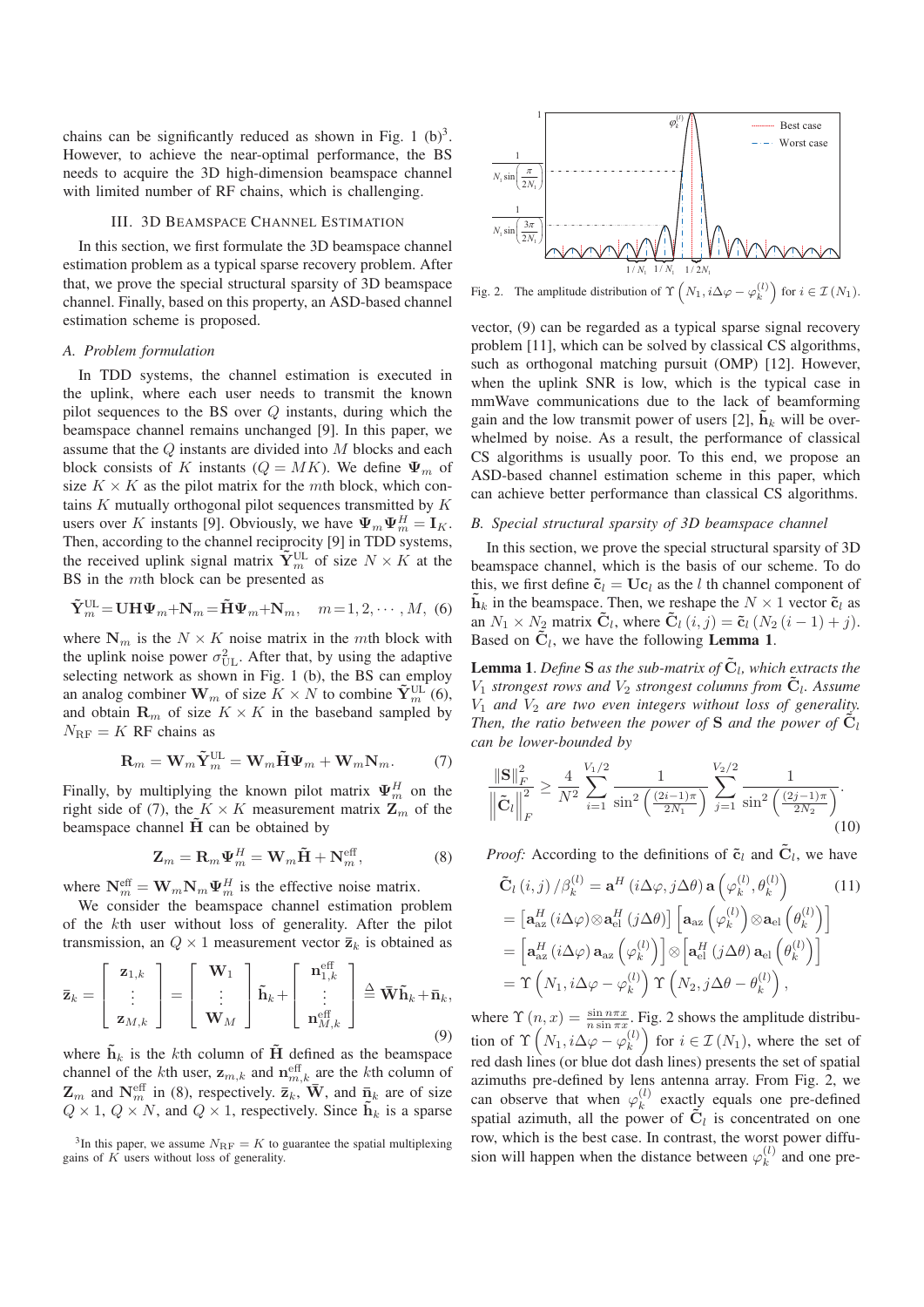#### Input:

Measurement vector:  $\overline{\mathbf{z}}_k$  in (9); Analog combiner:  $\overline{W}$  in (9); Total number of channel components:  $L + 1$ ; Extracted numbers of rows and columns:  $V_1 = V_2$ . **Initialization:**  $\tilde{\mathbf{c}}_l^{\text{e}} = \mathbf{0}_{N \times 1}$  for  $0 \le l \le L$ ,  $\bar{\mathbf{z}}_k^{(0)} = \bar{\mathbf{z}}_k$ . for  $0 \leq l \leq L$ 1. Detect the index  $p^*$  of the strongest element of  $\tilde{c}_l$ ; 2. Adaptively detect the support supp  $(\tilde{\mathbf{c}}_l)$  of  $\tilde{\mathbf{c}}_l$  based on  $p^*$ ,  $V_1$ , and  $V_2$ ; Estimate  $\tilde{\mathbf{c}}_l$  as  $\tilde{\mathbf{c}}_l^e$  based on supp  $(\tilde{\mathbf{c}}_l)$ ; 3. Remove the influence of  $\tilde{c}_i$ ; 4.  $l = l + 1$ ; end for 5. Obtain the total support  $S_T$  of  $h_k$ ; 6. Estimate  $\tilde{\mathbf{h}}_k$  as  $\tilde{\mathbf{h}}_k^e$  based on  $\mathcal{S}_T$ ; **Output**: Estimated beamspace channel for user  $k$ :  $\tilde{\mathbf{h}}_k^e$ .

Algorithm 1: Proposed SD-based channel estimation.

defined spatial azimuth equals  $1/2N_1$ . In this case, the power of  $V_1$  strongest rows of  $\tilde{C}_l / \beta_k^{(l)}$  is  $\frac{2}{N_1^2} \sum_{i=1}^{V_1/2} \sin^{-2} \left( \frac{(2i-1)\pi}{2N_1} \right)$ .

Similarly, when the distance between  $\theta_k^{(l)}$  and one predefined spatial elevation equals  $1/2N_2$ , the power of  $V_2$ strongest columns of  $\tilde{C}_l/\beta_k^{(l)}$  is  $\frac{2}{N_2^2} \sum_{j=1}^{V_2/2} \sin^{-2} \left( \frac{(2j-1)\pi}{2N_2} \right)$ .

Based on the analysis above and the fact  $\|\tilde{\mathbf{C}}_l\|$ 2  $\frac{2}{F} = \left(\beta_k^{(l)}\right)^2,$ we can derive the conclusion in (10).

From Lemma 1, we can derive two important conclusions. The first one is that  $\tilde{C}_l$  can be considered as a block sparse matrix, since the most power of  $C_l$  is concentrated on a sub-matrix **S** with much smaller size. For example, when  $N_1 = N_2 = 32$ ,  $V_1 = V_2 = 8$ , the lower-bound (10) is about 91%. This means that we can retain only a small number (e.g.,  $V_1V_2 = 64$ ) of dominant elements of  $\tilde{C}_l$ and regard other elements as zero without obvious performance loss. The second one is that the indices of  $V_1$ strongest rows and  $V_2$  strongest columns of  $\mathbf{C}_l$  can be uniquely determined by the position of the strongest element of  $\tilde{C}_l$ , denoted as  $\tilde{C}_l(i^*, j^*)$ . Specifically, according to Fig. 2, the index sets of the extracted rows and columns of  $\tilde{C}_l$  can be presented by  $R = \{i^* - \frac{V_1}{2}, \cdots, i^* + \frac{V_1-2}{2}\}$ and  $C = \{j^* - \frac{V_2}{2}, \cdots, j^* + \frac{V_2 - 2}{2}\}\,$  respectively. After the indices of extracted rows and columns have been determined, the support of the sparse vector  $\tilde{\mathbf{c}}_l$  can be directly obtained according to the relationship  $\tilde{C}_l(i, j) = \tilde{c}_l (N_2 (i - 1) + j).$ 

#### *C. Proposed ASD-based channel estimation scheme*

Based on Lemma 1, in this section, we propose an ASDbased channel estimation scheme. The pseudo-code of our scheme is summarized in Algorithm 1, which can be explained in details as below.

Firstly, we decompose the 3D beamspace channel estimation problem into a series of sub-problems, each of which only considers one sparse channel component  $\tilde{c}_l$ . We estimate each channel component  $\tilde{\mathbf{c}}_l$  for  $0 \leq l \leq L$  in an iterative procedure. During the *l*th iteration, we first detect the index  $p^*$  of the



Fig. 3. Illustration of the adaptive support detection.

strongest element of  $\tilde{c}_l$  in step 1 as  $p^* = \arg \max$  $1\leq n\leq N$  $\left| \bar{\mathbf{w}}_n^H \bar{\mathbf{z}}_k^{(l)} \right|$ where  $\bar{w}_n$  is the *n*th column of  $\bar{W}$ . Then, the indices of the strongest row and column of the equivalently  $\tilde{C}_l$  can be computed as  $i^* = [p^*/N_2]$  and  $j^* = p^* - N_2 (i^* - 1)$ .

Next, in step 2, we adaptively detect the support of  $\tilde{\mathbf{c}}_l$ , which is equivalent to detect the index sets  $R$  and  $C$  of the extracted rows and columns of  $\tilde{C}_l$ . This procedure consists of two stages as illustrated in Fig. 3. In the first stage, since we have no priori information for the power diffusions of 3D beamspace channel in the horizontal and vertical directions, we set  $V_1 = V_2$ . Then, based on  $i^*$  and  $j^*$ , we can obtain  $R$  and  $C$  as discussed in Section III-B. After that, the support supp  $(\tilde{\mathbf{c}}_l)$  of  $\tilde{\mathbf{c}}_l$  can be directly obtained, and the nonzero elements of  $\tilde{c}_l$  can be estimated by the classical LS algorithm as

$$
\tilde{\mathbf{c}}_l^{\mathbf{e}}\left(\text{supp}\left(\tilde{\mathbf{c}}_l\right)\right) = \left(\mathbf{A}^H\mathbf{A}\right)^{-1}\mathbf{A}^H\bar{\mathbf{z}}_k^{(l)}, \ \mathbf{A} = \bar{\mathbf{W}}(:,b)_{b \in \text{supp}(\tilde{\mathbf{c}}_l)}.\tag{12}
$$

In the second stage, we form  $\tilde{C}_{l}^{e}$  based on  $\tilde{c}_{l}^{e}$ . Then, as shown in Fig. 3, we define four marginal nonzero elements of  $\tilde{C}_{l}^{e}$  as  $M_1 = \left| \tilde{C}_{l}^{e} (i^*, j^* - V_2/2) \right|, \quad M_2 = \left| \tilde{C}_{l}^{e} (i^*, j^* + V_2/2 - 1) \right|,$  $M_3 = \left| \frac{\tilde{C}_e^e(i^* - V_1/2, j^*)}{\tilde{C}_e^e(i^* - V_1/2, j^*)} \right|, \quad M_4 = \left| \frac{\tilde{C}_e^e(i^* + V_1/2 - 1, j^*)}{\tilde{C}_e^e(i^* + V_1/2 - 1, j^*)} \right|$ If  $\min(M_1, M_2) < \min(M_3, M_4)$ , we can conclude that the power diffusion of the 3D beamspace channel in the vertical direction is more serious than that of the horizontal direction. In this case, we set  $V_1 = 2V_1$ ,  $V_2 = V_2/2$ , and re-estimate  $\tilde{\mathbf{c}}_l^e$  using the method described above. This procedure will be repeated until min  $(M_1, M_2) > \min(M_3, M_4)$ . Conversely, if  $\min(M_1, M_2) > \min(M_3, M_4)$ , the power diffusion in the horizontal direction is more serious. Accordingly, we will set  $V_1 = V_1/2$ ,  $V_2 = 2V_2$ , and re-estimate  $\tilde{c}_l^e$  until  $\min(M_1, M_2) < \min(M_3, M_4).$ 

After  $\tilde{\mathbf{c}}_l^e$  has been estimated, in step 3, the influence of this channel component is removed by  $\bar{\mathbf{z}}_k^{(l+1)} = \bar{\mathbf{z}}_k^{(l)} - \bar{\mathbf{W}}^H \tilde{\mathbf{c}}_l^e$ . Such procedure will be repeated  $(l = l + 1$  in step 4) until the last channel component is considered.

Finally, after the support detections of all channel components, we can obtain the total support  $S_T$  of  $\mathbf{h}_k$  as